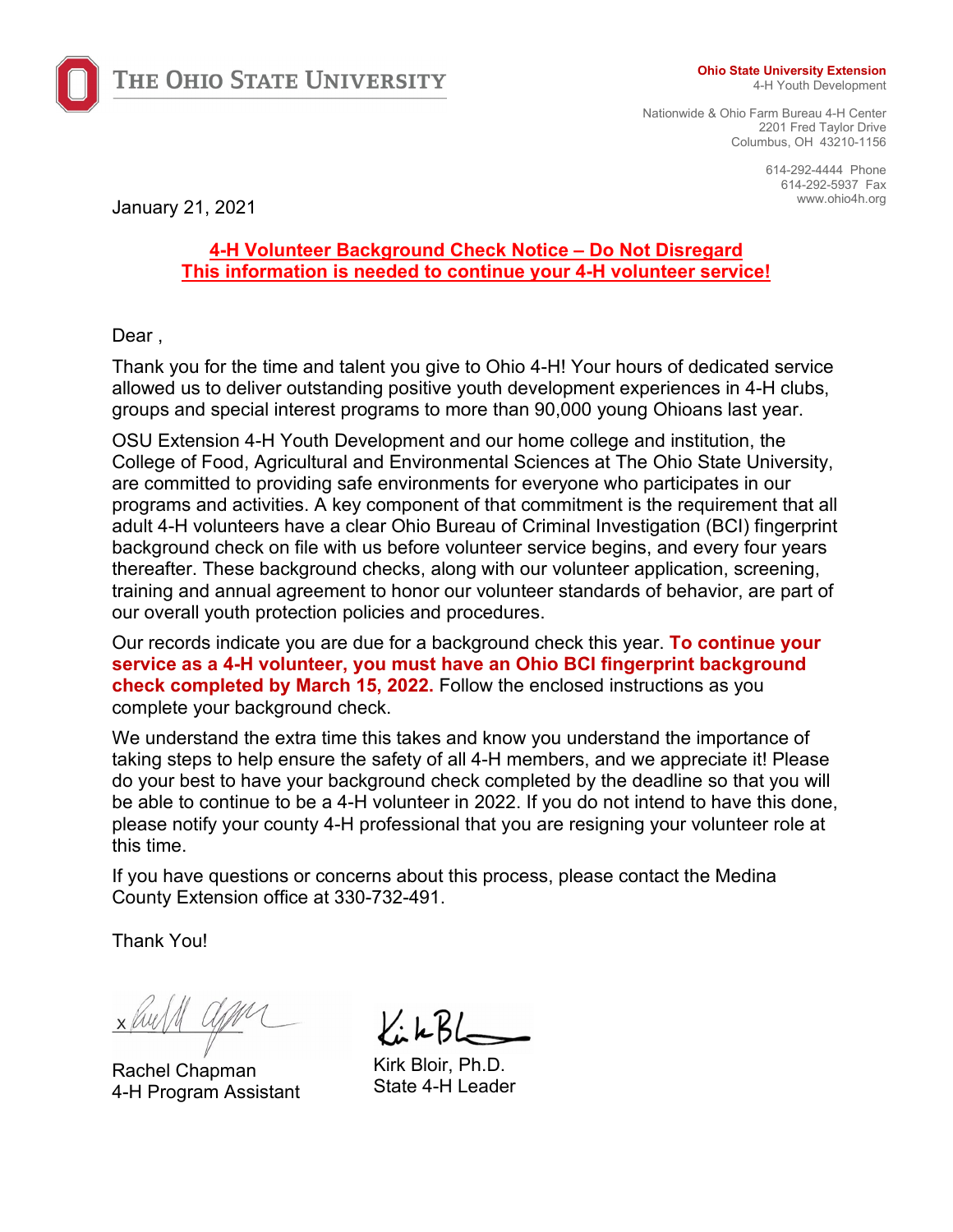

#### **Ohio State University Extension**

4-H Youth Development

Nationwide & Ohio Farm Bureau 4-H Center 2201 Fred Taylor Drive Columbus, OH 43210-1156

> 614-292-4444 Phone 614-292-5937 Fax www.ohio4h.org

# **CFAES**

tape receipt in this area

 $c \ominus i$ 

 $\circledcirc$  $\circ$  $\Omega$  $\frac{1}{2}$ 

 $\sigma$  $\cup$  $\sigma$  $\omega$  $\frac{1}{2}$  $\equiv$ 

# OHIO STATE UNIVERSITY EXTENSION





# **4-H Volunteer Criminal History Fingerprint Background Check Procedure**

Please take this page with you when you go to have your background check. In Medina County, 4-H volunteers may have their BCI background check done at one of the following locations or go to: [www.ohioattorneygeneral.gov](http://www.ohioattorneygeneral.gov/) for additional Web Check locations.

| <b>Company Information</b>                            | <b>Hours</b>                               |
|-------------------------------------------------------|--------------------------------------------|
| Montville Township Policy Department (BCI &           | Mon. - Fri. 9:00 a.m. - 4:00 p.m.          |
| FBI)                                                  | BCI \$27, FBI \$31, BOTH \$53              |
| 6665 Wadsworth Road                                   | Check or Cash Only                         |
| Medina, Ohio, 44256                                   |                                            |
| 330-725-8314                                          |                                            |
| Medina County Schools' ESC (BCI & FBI)                | Mon. - Fri. 8:00 a.m. - 4:00 p.m.          |
| 124 West Washington Street                            | BY APPOINTMENT ONLY                        |
| Medina OH 44256                                       |                                            |
| 330-723-6393                                          |                                            |
| <b>Suburban School Transportation (BCI &amp; FBI)</b> | BCI \$40, FBI \$45, BOTH \$75              |
| 1289 Pearl Road                                       | 10:00am to 4:00pm By Appointment Only      |
| Brunswick OH 44212                                    | <b>ADA Accessible</b>                      |
| (440) 580-2400                                        |                                            |
| <b>Brunswick Board of Education (BCI &amp; FBI)</b>   | BY APPOINTMENT ONLY                        |
| 3643 Center Road                                      |                                            |
| Brunswick OH 44212                                    |                                            |
| (330) 225-7731                                        |                                            |
| <b>FastFingerprints (BCI &amp; FBI)</b>               | Mon - Fri 9:00 am - 6:00 pm                |
| <b>Inside Any Lab Test Now</b>                        | Sat 9:00 am - 1:00 pm                      |
| www.fastfingerprints.com                              | ADA Accessible, By Appointment Only        |
| 5155 Buehlers Drive, Suite 102                        | Mobile service available                   |
| Medina OH 44256                                       | <b>FastFingerprints (BCI &amp; FBI)</b>    |
| (877) 932-2435                                        | <b>Inside Any Lab Test Now</b>             |
|                                                       | www.fastfingerprints.com                   |
|                                                       | 5155 Buehlers Drive, Suite 102             |
| <b>Integrity Verifications, Inc. (BCI &amp; FBI)</b>  | Monday-Friday 9:00am to 5:00pm             |
| 735 N. Court Street, Suite D                          | Walk-Ins Welcome, Mobile Service Available |
| Medina OH 44256                                       | <b>ADA Accessible</b>                      |
| (330) 725-3866                                        |                                            |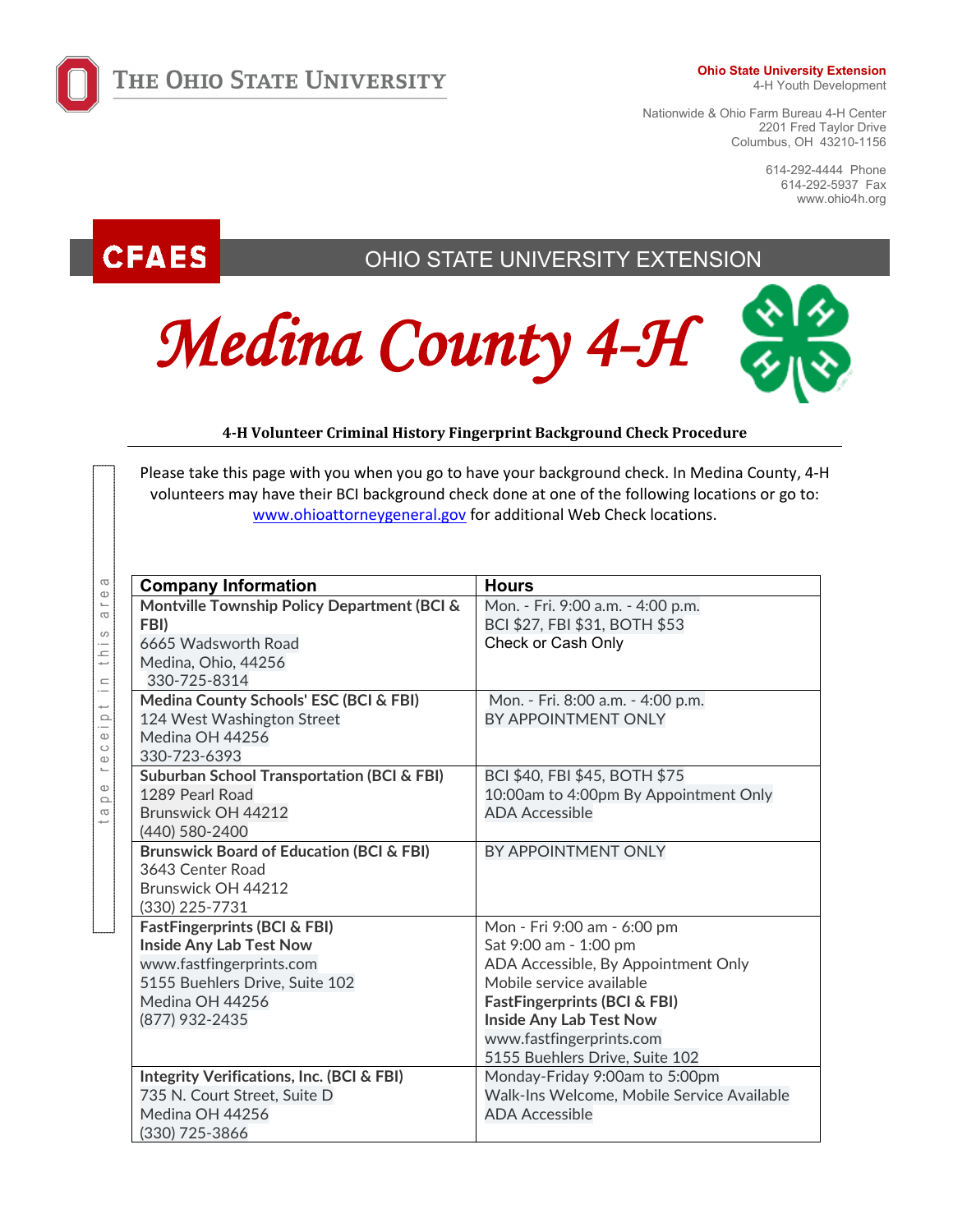| Lodi Community Hospital (BCI & FBI)        | Mon. - Fri. 8:00 a.m. - 5:00 p.m.        |
|--------------------------------------------|------------------------------------------|
| 225 Elyria Street                          | By appointment only                      |
| Lodi OH 44254                              |                                          |
| (330) 948-5524                             |                                          |
| Medina License Bureau (BCI & FBI)          | 8:00-5:30 Monday                         |
| 972 North Court Street                     | 8:00-5:00 Tuesday - Friday               |
| Medina OH 44256                            | 8:00-2:00 Saturday                       |
| (330) 725-4635                             | BCI - \$32, FBI - \$34, Both - \$61, ADA |
|                                            | Accessible                               |
| Medina County Sheriff's Office (BCI & FBI) | Mon - Fri. 8:00 - 11:00, 1:00 - 3:30     |
| 555 Independence Drive                     | By appointment only                      |
| Medina OH 44256                            | BCI - \$27, FBI - \$29, Both - \$51, ADA |
| (330) 764-3629                             | Accessible                               |
| <b>USA Mobile Drug Testing of Medina</b>   | BCI \$33, FBI \$35, BOTH \$64            |
| (BCI & FBI)                                | 8:00am - 5:00pm Monday thru Friday       |
| 449 West Liberty                           | Walk ins welcome                         |
| Medina OH 44256                            |                                          |
| (330) 721-1212                             |                                          |
| Life Care Center of Medina (BCI & FBI)     | 24/7                                     |
| 2400 Columbia Road                         |                                          |
| Medina OH 44256                            |                                          |
| (330) 483-3131                             |                                          |

• **Or** other reputable location

## **Please be prepared to pay \$27- \$40 (cash accepted, some locations may accept credit) You must call ahead of time to inquire about appointment availability.**

### **Fingerprint Background Check- You will need:**

1. A government issued photo ID - such as your driver's license – showing current address and your date of birth.

2. Your Social Security Number – If you know your number, there is no need to bring your SS card.

3. If you have not lived in Ohio for the last five consecutive years, you are required to complete both a BCI (Ohio) and FBI (National) background check. Use the following reason codes:

#### **BCI Revised Code: 2151.86**

**FBI Revised Code: 2151.86, Out of Home Child Care**

4. Background check results **must be mailed DIRECTLY to**:

Attention: **Background Checks – 4-H MEDINA COUNTY OSU Office of Human Resources 1590 N. High St., Ste. 300 Columbus, Ohio 43201**

*If the agency is not able to get a good scan of your fingerprints, you will need to complete the ink fingerprint process. If you have not lived in Ohio for the last five consecutive years, you are required to complete both a BCI (Ohio) and FBI (National) ink card.* 

- **Card #1:** Ohio [Bureau of Criminal Investigation \(BCI\)](https://www.ohioattorneygeneral.gov/Files/Forms/Forms-for-BCI-Criminal-Records-and-Background-Chec/Background-Check-Forms/BCI-fingerprint-card) *(see pages 2-3)*
- **Card #2**[: Federal Bureau of](https://www.ohioattorneygeneral.gov/Files/Forms/Forms-for-BCI-Criminal-Records-and-Background-Chec/Background-Check-Forms/FBI-fingerprint-card) Identification (FBI) *(see pages 4-5)*

The ink card(s) with payment and th[e exemption form](https://www.ohioattorneygeneral.gov/Files/Forms/Forms-for-BCI-Criminal-Records-and-Background-Chec/Background-Check-Forms/Request-for-Exemption-from-Electronic-Fingerprint.aspx) (page 6-7) must be submitted to BCI for processing. Cash, third party or starter checks will not be accepted. A money order, certified check, business check or personal check must be made **payable to:**

**Treasurer, State of Ohio**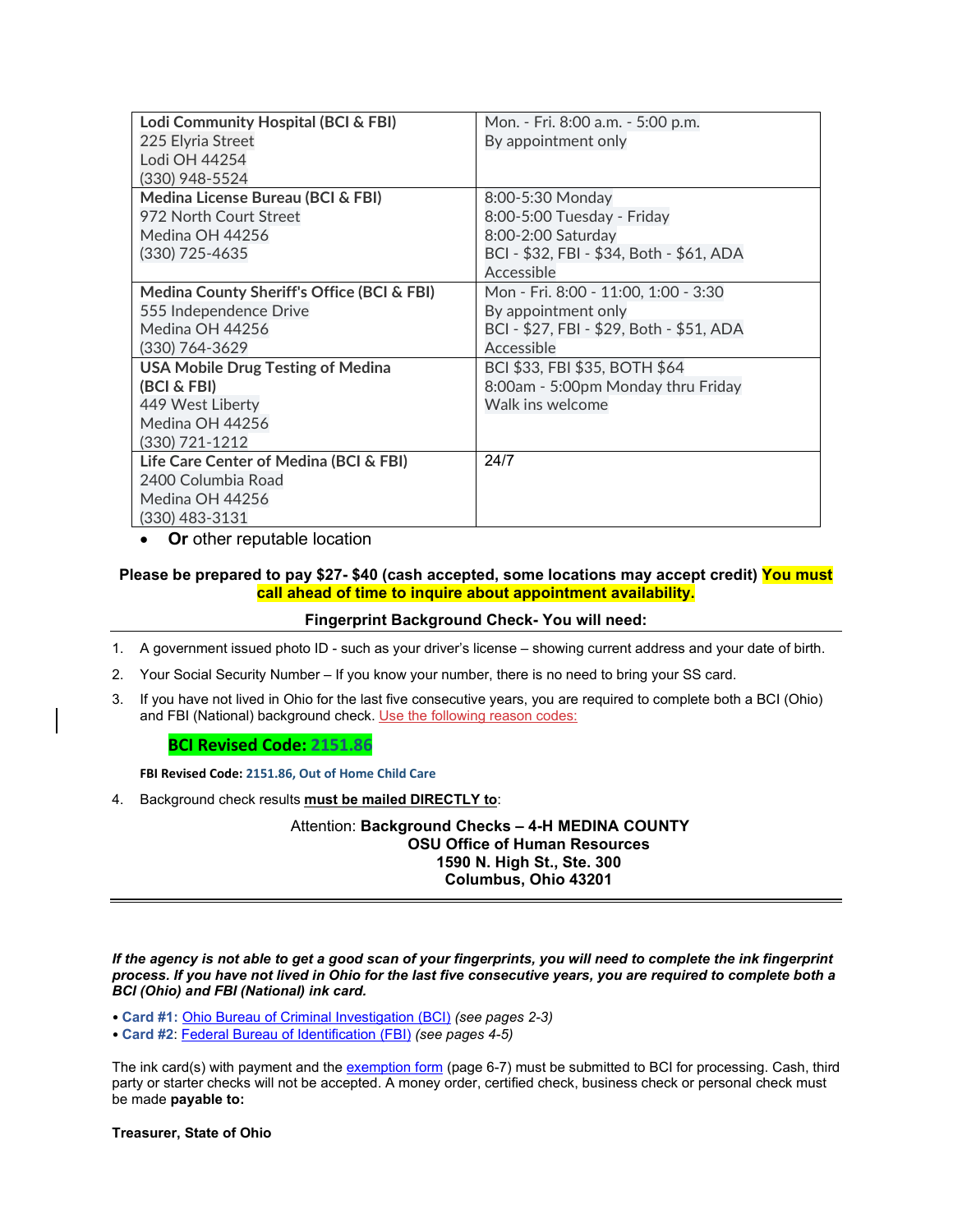**Enclose all background check contents and mail to: Civilian Unit Identification Dept. Bureau of Criminal Identification & Investigation (BCII) P.O. Box 365 London, Ohio 43140**

Note: The fingerprint background check process reveals past criminal convictions. The Ohio Revised Code specifies certain criminal convictions as disqualifying events that forbid current and future volunteer involvement with Ohio 4-H and OSU Extension. You can view this list at: [http://go.osu.edu/DQoffenses.](http://go.osu.edu/DQoffenses)

If you would like to be reimbursed for the cost of your background, check you can submit your **reimbursement here:** [https://osu.az1.qualtrics.com/jfe/form/SV\\_3KkYGdwajZOLHmJ](https://osu.az1.qualtrics.com/jfe/form/SV_3KkYGdwajZOLHmJ) OR complete the form below and We will submit a reimbursement request for you. **B**e sure your name appears on your receipt and that personal information such as Social Security number is not visible. Please submit receipt for reimbursement no more than 60 days past your fingerprinting to allow ample time to reimburse your request.